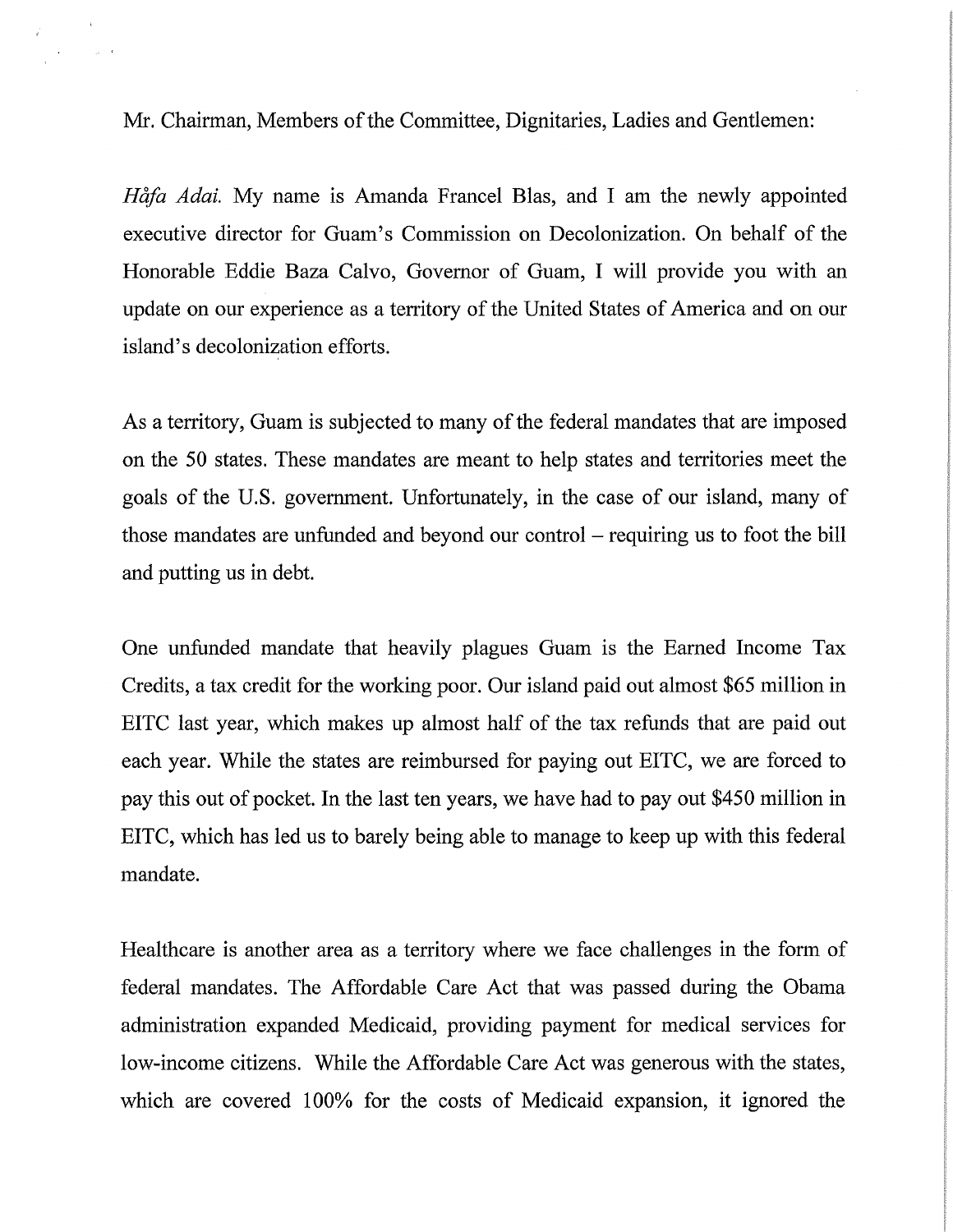territories. We have to pay for 45% of Medicaid costs, which further impacts our debt. If Guam and the other territories received equal treatment with the states, we could avoid the adverse financial situations that other U.S. insular areas are facing.

 $\sim 10^{11}$  m  $^{-1}$  and  $\sim$ 

Another unfunded mandate is the Compact of Free Association, which allows citizens of the Freely Associated States to enter the U.S. without visas. While FAS migrants can move to any of the states or territories, Guam has become their top destination. While the Compact recognizes there should be compensation for states and territories, the reimbursements Guam received has been inadequate of the costs it takes to host FAS citizens. In fiscal year 2016, Guam spent \$142 million to provide educational and social services to FAS citizens, with annual costs exceeding the annual reimbursement, which has been about \$16.8 million in the last several years.

Despite these challenges, we have seen consistent growth each year. Our GDP is measured at \$5.7 billion, a 31-percent increase since 2007. It has been Governor Calvo's focus to improve the quality of life for our people.

The challenges we face as a territory are not only financial. In Resolution 70/102 that was adopted on December 9, 2015, the General Assembly requested our administering power, the U.S., work with our local government to transfer land to the original landowners. We had created a vehicle to make this possible through the Chamoro Land Trust program, which gives native Chamorros the opportunity to lease land for \$1 for 99 years from the Chamorro Land Trust Program. However, the U.S. Department of Justice has threatened a lawsuit over the Chamorro Land Trust, stating it violates the Fair Housing Act which protects citizens from discrimination when it comes to housing. The Department of Justice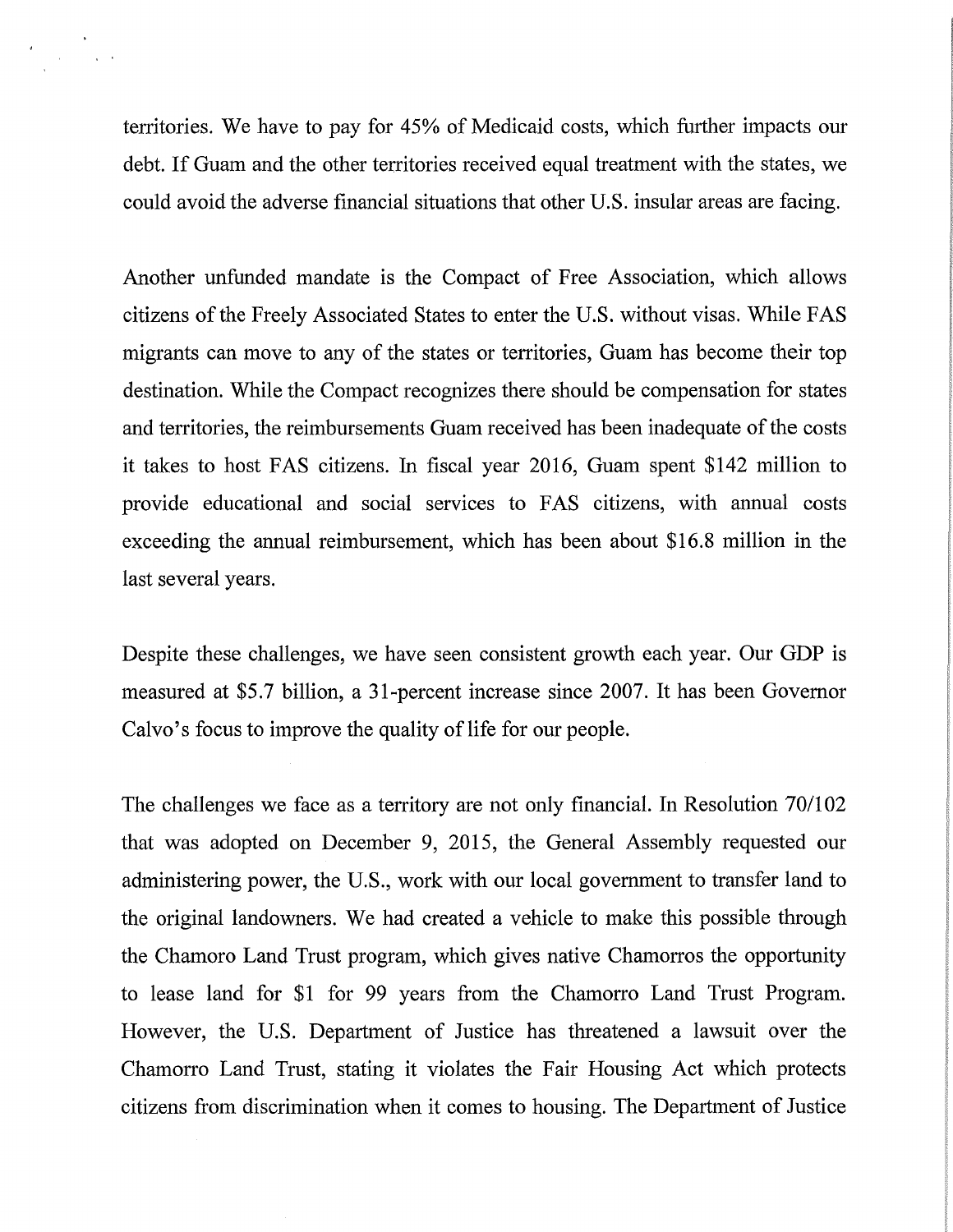has made it clear the only way we can avoid the lawsuit is through a consent decree. Consent decrees imposed on our local government have cost our island hundreds of millions of dollars.

 $\sqrt{2}$ 

 $\mathcal{A}^{\mathcal{A}}$ 

Since Governor Calvo relaunched the Commission on Decolonization in 2011, the island has taken significant strides in its efforts towards achieving selfdetermination. As the Chairman of the Commission on Decolonization, the Governor ensured local funding was available for the commission to begin the education process, providing local funding to the commission for the first time in 20 years. At the Governor's direction, his team also requested assistance from the Department of Interior and was granted \$300,000 for the same purpose. Our Commission previously has organized village meetings, school presentations and debates, and produced printed materials to help the native inhabitants better understand decolonization, the plebiscite, and the political status options that will be voted on. As for the decolonization registry, more than 11,000 native inhabitants have been registered to vote in the plebiscite, a significant increase since 2000, the last time Guam came close to the possibility of a plebiscite.

As we talk about the future for decolonization in the non-self governing territories, at this point, Guam is up for a huge battle. In March, a U.S. federal court ruled that a self-determination plebiscite on Guam couldn't be limited to native inhabitants. The ruling stated such a plebiscite was unconstitutional because it violated the  $15<sup>th</sup>$ Amendment, which gives all U.S. citizens the right to vote regardless of their race, color or gender. While our local government is appealing the decision, it remains a major obstacle on our road to self-determination. For more than two centuries, the United States has lived by its Constitution, a cornerstone of freedom guaranteeing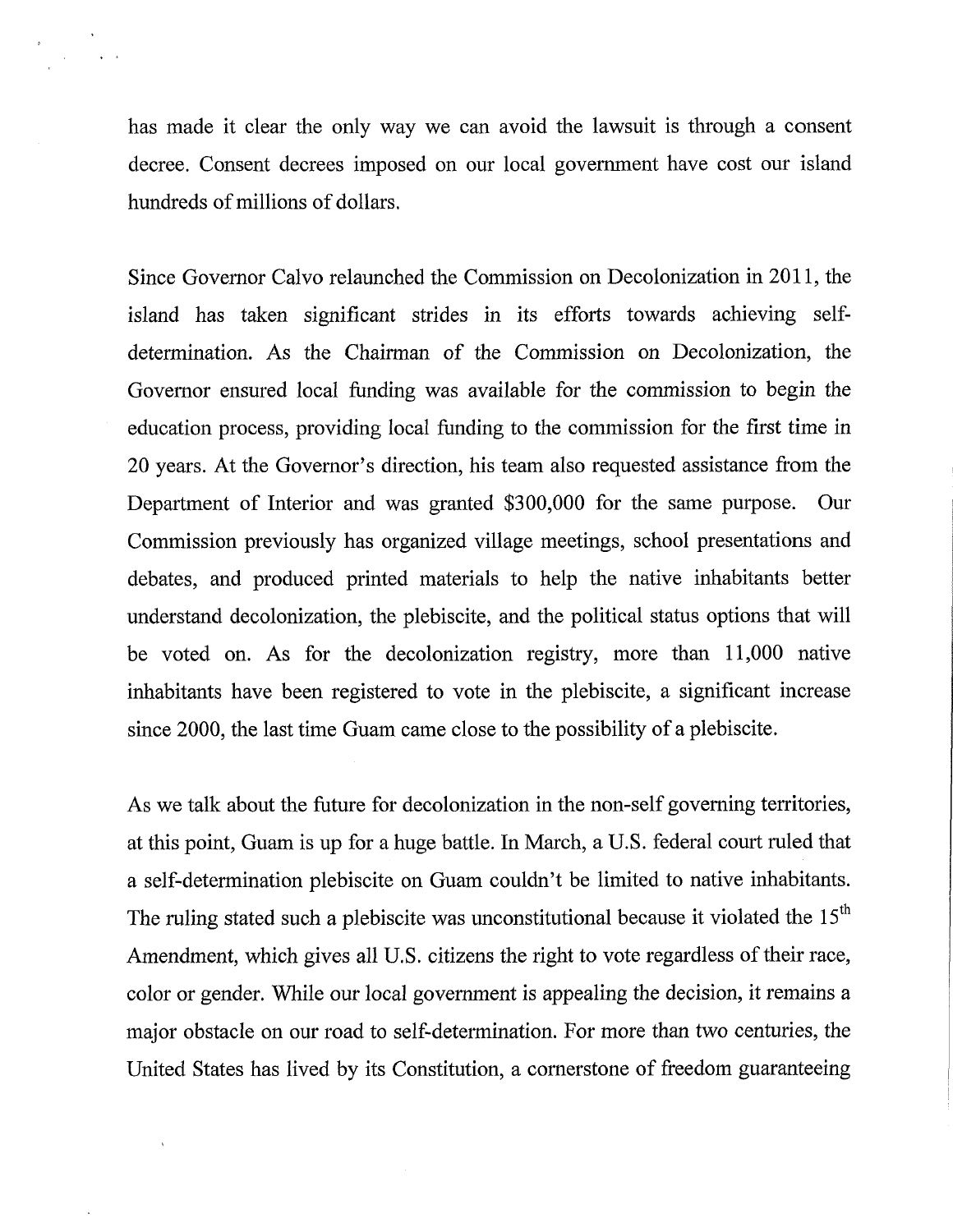certain rights for its citizens. Yet the U.S. has used this same Constitution to oppress Guam.

We are three years away from 2020, the United Nations' targeted year to eradicate colonialism. However, Guam's ability to reach self-governance may still be beyond reach. The plebiscite has been brought to a halt, with the court decision also preventing us from continuing to populate the decolonization registry required by local law.

While the court of our administering power has greatly hindered us, we have not accepted defeat. Our Commission continues to move forward with its education campaign, which we plan to expand to include the use of social media and other online resources. Use of the island's public broadcasting service for the production of an informative television series is in the works, and a monthly newsletter is well on its way. The three task forces, who serve as advocates for the island's possible political statuses, continue to contribute to our education efforts by participating in forums, hosting monthly informative meetings, and more.

In our quest to self-determination, we have followed the rules. Our efforts have been consistent with the UN Charter, our local laws, and the laws created for us by U.S. Congress; yet the voice of our people continues to get taken away, preventing us from deciding for ourselves the political future of our island. In light of this, we are reaching out for support from not only the United Nations Special Committee on Decolonization, but from the UN member states as well. We ask that you urge the U.S. to assume its responsibility in allowing the Guam to fully exercise its :inalienable right to self-determination. We also request that you help us develop